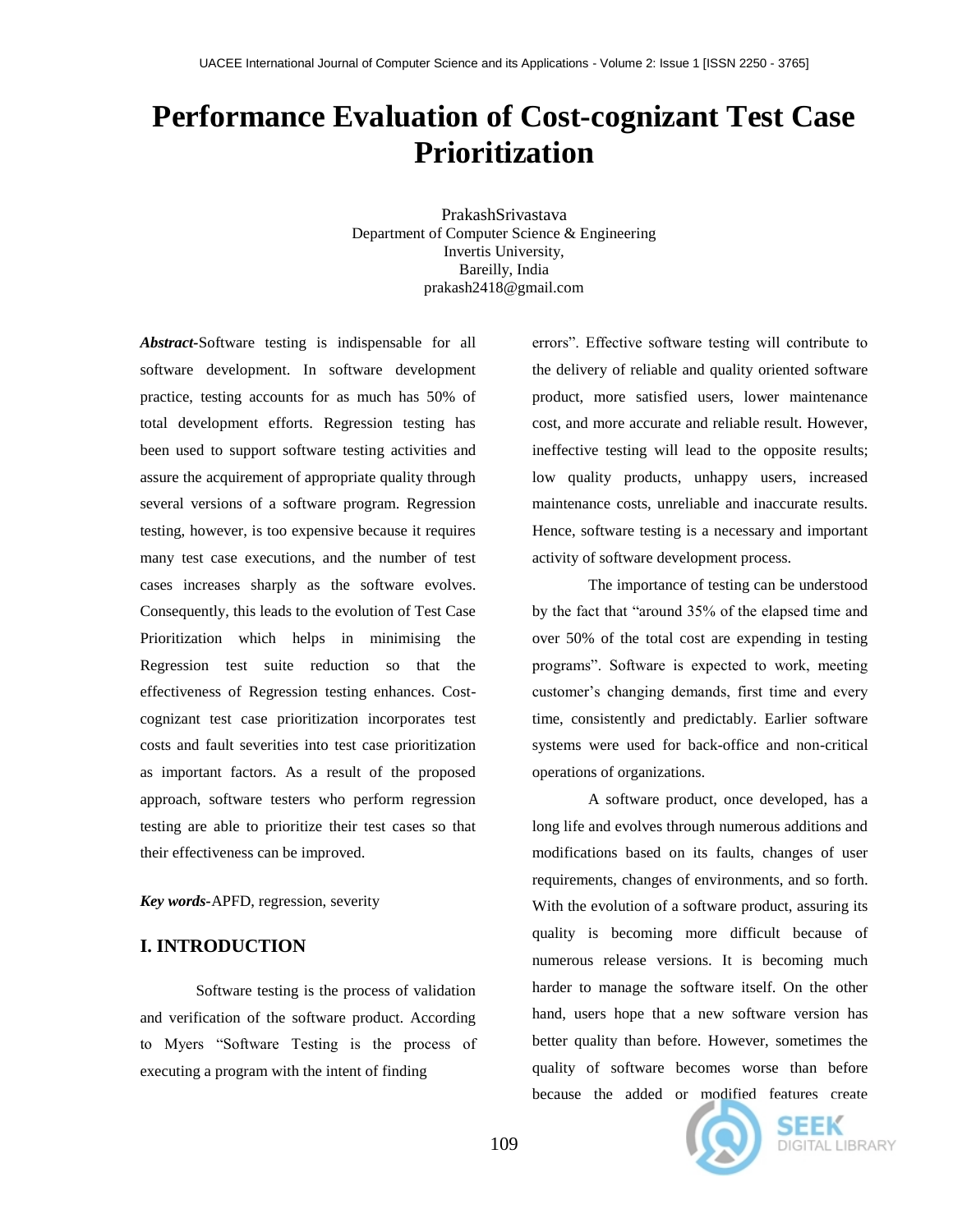additional faults into the existing product as well as the newly modified version.

Regression Testing is a maintenance activity that attempts to validate modified softwareandensure that modifications are correct and have not inadvertently affected the software.Thepurpose of regression testing is to ensure that changes made to software, such as adding new features or modifying existing features, have not adversely affected the existing features of the software. Regression testing is usually performed by running some, or all, of the test cases created to test modifications in previous versions of the software.

# **A. Techniques of Regression**

# **Testing**

The various techniques of regression testing are as follows:

#### **A.1 Retest All**

The simplest regression testing strategy is to rerun all existing test cases. This strategy is easy to implement, but can be unnecessarily expensive, especially when changes affect only a small part of the system. This retest-all approach may consume excessive time and resources. It does not require any test selection process, the retest-all approach over time becomes less and less affordable for complex systems.

#### **A.2 Regression Test Selection (RTS)**

Regression test selection techniques select a subset of the existing test suite for execution, depending on factors such as the changes made to the code and the execution behaviour of tests.With this approach only a subset of the test cases contained in a test suite are selected and rerun. Reducing the number of test cases rerun reduces regression testing costs, but may also cause fault-revealing test cases to be omitted. Since, in general, optimal test selection is impossible, the cost-benefit tradeoffs of RTS techniques are a central concern of regression testing research and practice. Regression test selection techniques can have substantial costs, and can discard test cases that could reveal faults, possibly reducing fault detection effectiveness.

### **A.3 Test Suite Reduction**

Test suite reduction techniques permanently reduce the test suite by identifying and discarding redundant tests. Test suite reduction techniques address this problem by using information about P and T to permanently remove redundant test cases from T, so that subsequent reuse of T can be more efficient. Reduction thus differs from selection in that the latter does not permanently remove test cases from T, but simply "screens" those test cases for use on a specific version  $P'$  of P, retaining unused test cases for use later.

### **A.4 Test Case Prioritization**

To reduce the cost of regression testing, software testers may prioritize their test cases so that those which are more important, by some measure, are run earlier in the regression testing process. One potential goal of test case prioritization techniques is to increase a test suite's rate of fault detection (how quickly, in a run of its test cases, that test suite can detect faults). Test case prioritization provides a way to run test cases with the highest priority earliest according to some criterion earliest, and can yield meaningful benefits, such as providing earlier feedback to testers and earlier detection of faults. Test case prioritization can significantly improve the

rate of fault detection.



110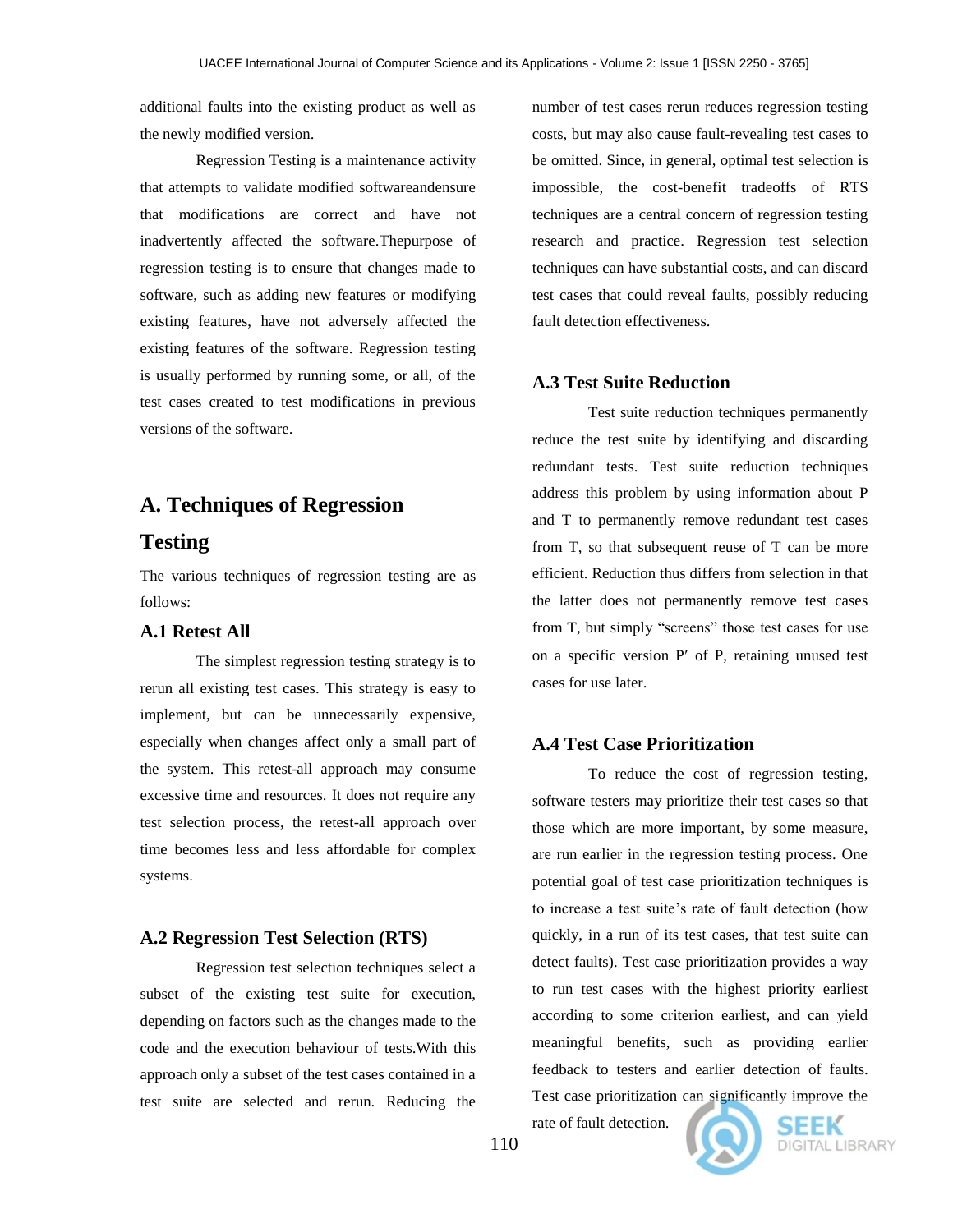# **B.Cost-cognizant test**

# **casePrioritization**

The goal of this paper is to present a survey of the main regression-testing techniques proposed to date, so as to better understand the state of the research and the state of the practice in regression testing, along with a discussion of the current trends in both academia and industry.

Since test case prioritization was introduced, there has been an important weakness in the technique; there has been no consideration of test costs and fault severities. For this reason, test case prioritization techniques often produce no appropriate test orders in practice [3]. Cost-cognizant test case prioritization incorporates test costs and fault severities into test case prioritization [1, 3]. In short, cost-cognizant test case prioritization considers the test cost and fault severity of each test case as important factors, and the test cost and fault severity are used for prioritizing test cases on the existing test case prioritization algorithms.

The purpose of this prioritization is to increase the likelihood that if the test cases are used for regression testing in the given order, they will more closely meet some objective than they would if they were executed in some other order. However, this cost-cognizant test case prioritization technique reveals a problem; the specific way to estimate cost and fault severity is not clarified even though such estimations are needed.

## **B.1 Historical Value-Based Approach**

This approach is based on the use of historical information, toestimate the current cost and fault severity for cost cognizant test case prioritization to determine the priority of given test

cases. By using the historical information of the costs of the test cases and the fault severities of detected defects in a test suite, the historical value of the test cases is calculated and used for the basis of test case prioritization. Additionally, the historical value can be combined with not only a cost-cognizant test case prioritization technique, but also several existing test case prioritization techniques such as a coveragebased test case prioritization technique. Namely, the historical value is calculated from the previous test costs and fault severities of detected defects in a test suite. Then, the historical value is used for the factor that affects the prioritization of test cases in a given test suite. Effectiveness of this approach can be quantified in terms of Average Percentage of Faults Detected (APFD) in a particular test suite.

# **B.1.1 Approach and Overview**

- To conduct regression testing for P', a test suite is composed of the test cases from the test case repository.
- The cost of a test case and fault severity of the detected defects, which are the results from the execution of a test case, are stored in the historical information repository.
- When the prioritization is required, the historical value model uses the stored historical information, the test costs of the test cases and the fault severities of the detected defects, and calculates the historical value.
- The calculated historical value is used for the criterion of prioritizing test cases in a test suite. The figure 2.1 shows the overall description of the Historical value based approach for test case prioritization.

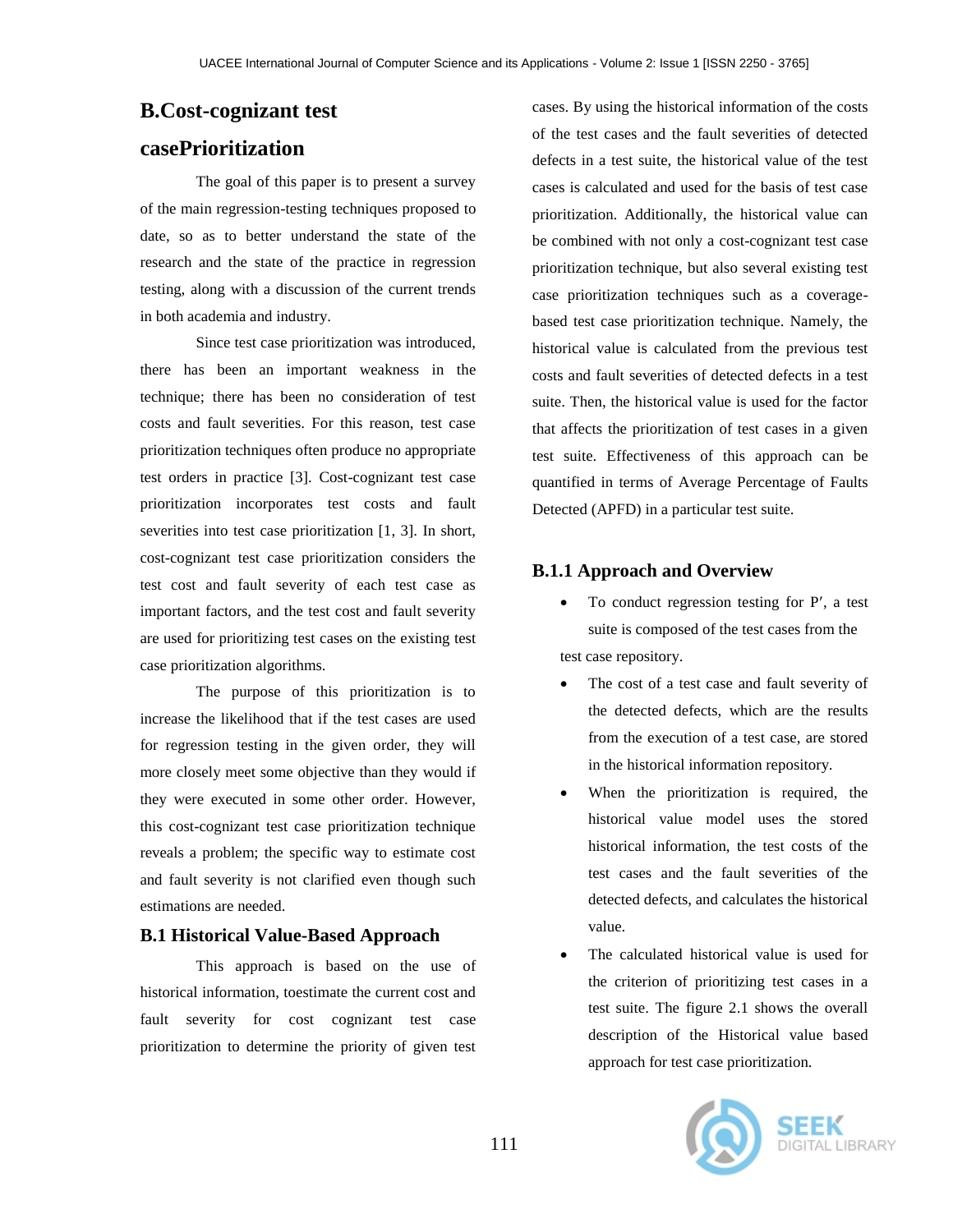

Figure 1: Overview of Historical value based approach

#### **B.1.2 Test Cost and Fault Severity**

Test costs are greatly diversified in software testing. Depending on the criteria, a test cost can be refined through several factors such as machine time, human time, test case execution time, monetary value of the test execution, and so forth [1]. Similarly, fault severity can also be refined by depending upon such

criteria as test criticality (the criticality of the test case that detects a fault) and function criticality (the criticality of the function in the code that is covered by the test case).In our approach, test cost is refined as the test case execution time of a test case[1,3]. Fault severity is refined to test case criticality, which is designated to each test case by software testers.

# **C. Experiment Environment**

The experiment environment will consist of:

- JUnit testing framework to provide for assessing test case prioritization techniques using hand-seeded faults, test case execution is also performed on the JUnitenvironment [15].JUnit is a simple, open source framework to write and run repeatable tests. Approximately thousands of test cases are contained in a Test suite of Junit under various Directories like Experimental, Manipulation, Assertion, Description etc. These test cases are executed in a Junit testing environment to exhibit following information:Success and failure of Test cases, Test case execution time, which is also considered as the Cost Severity. For the target of the testing objects, whose faults are seeded by hand, and tools came from Software-artifact Infrastructure Repository[16].
- For the execution of the experiment Microsoft Dot Net framework is used in which crystal reportisusedfor the display of graphs and results.Microsoft visual studio is a software tool for automating software build processes. It



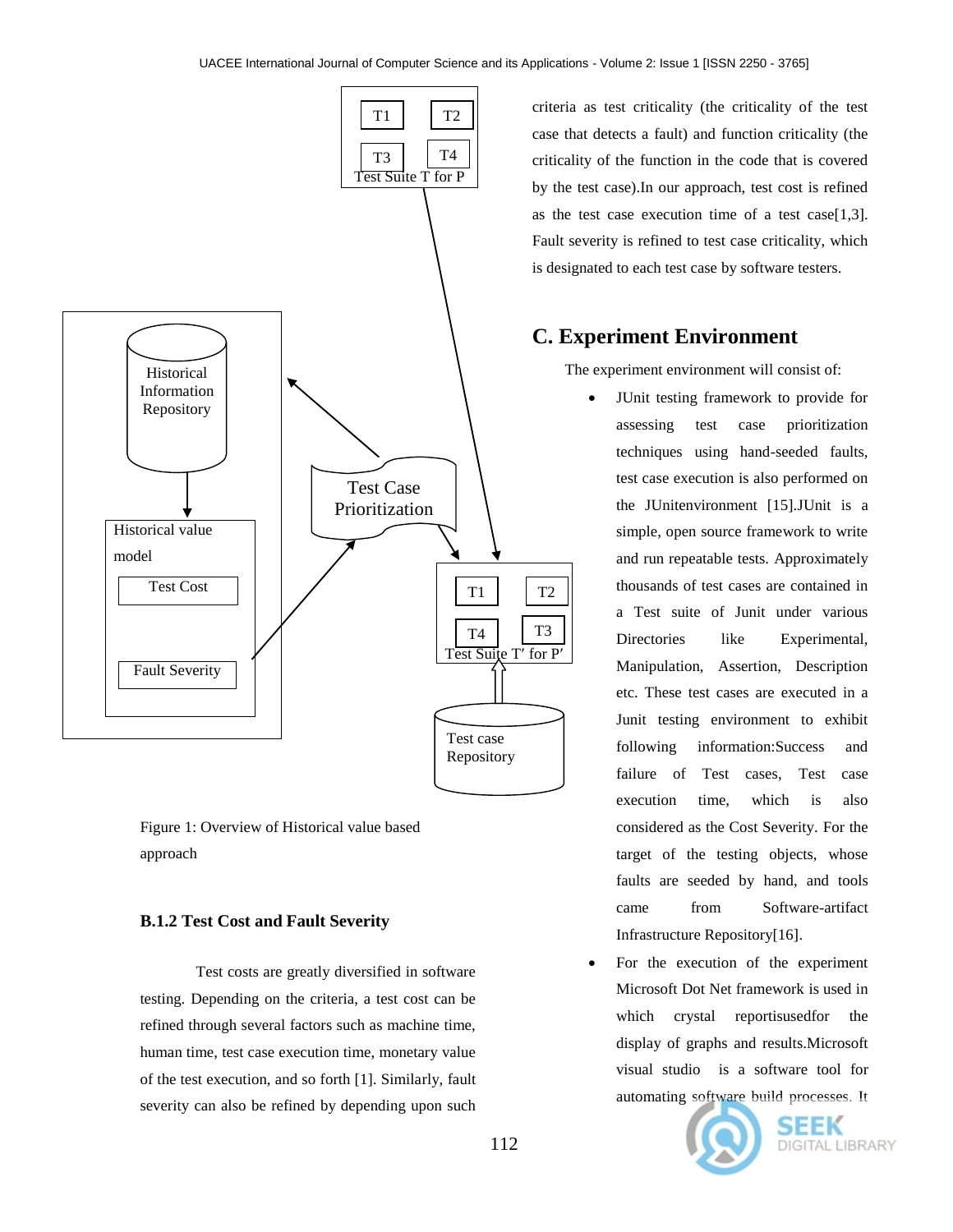is similar to netbeans but is implemented using the VB.Net

The figure 2 describes the overall structure of the experimental environment.



Figure 2: Overview of the experiment environment

language, requires the windows operating system platform and is best suited to build projects.

# **D.Results and Discussion**

## **D.1 Implementation Parameters**

The salient parameters through which we analyze the performance of Cost Cognizant Test Case Prioritization:

- Execution Time
	- Cost Severity
	- Fault Severity
	- Average Percentage of Faults Detected(APFD)

The performance of Cost Cognizant Test Case Prioritization is analyzed through Junit testing framework for execution time & cost severity. The fault severity is analyzed on the basis of Software DIGITAL LIBRARY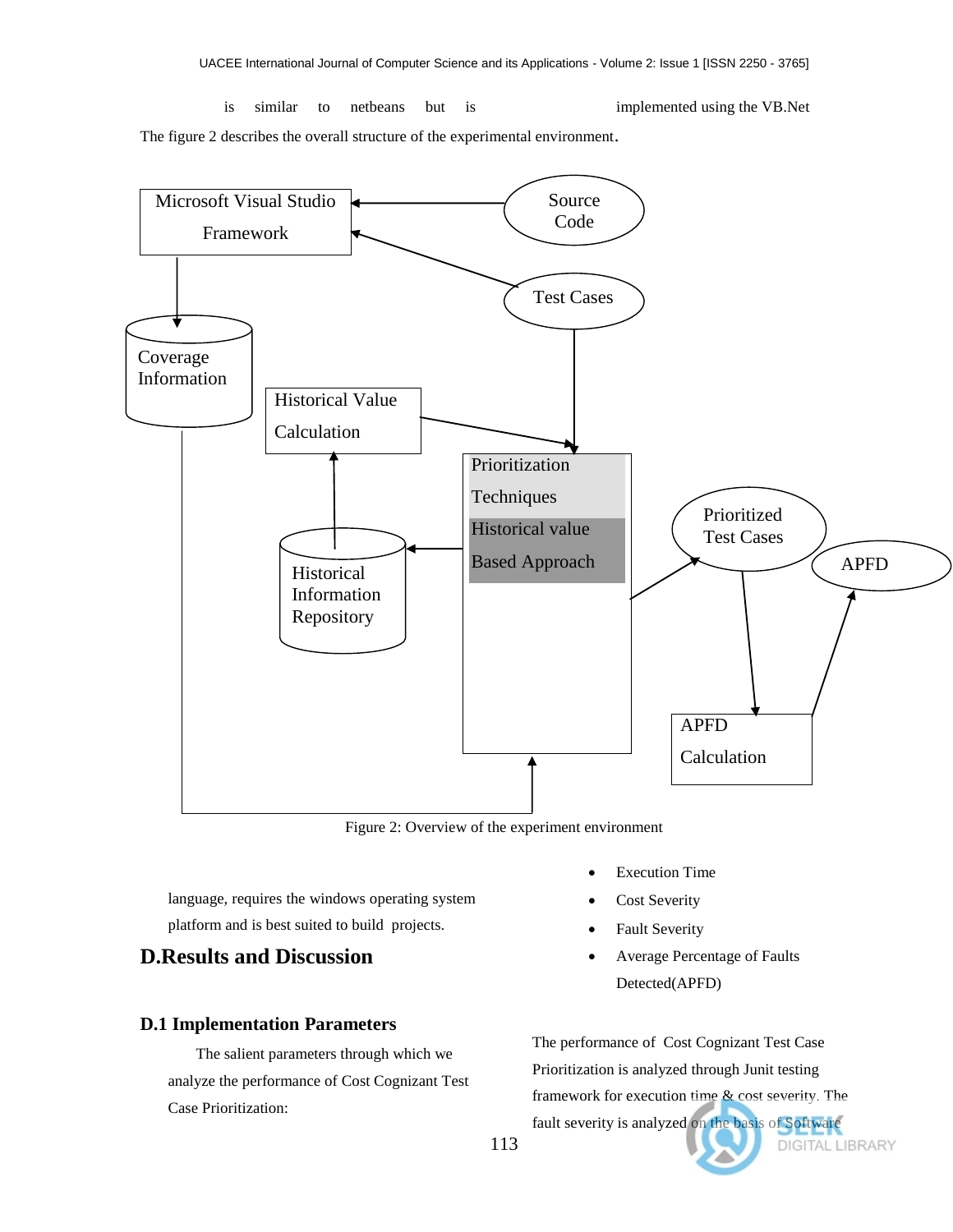artifact Infrastructure repository whose faults are integrated through our experiment environment. APFD performance is analyzed through crystal reports and graphs. Given below is a instance of faults detected in a particular test suite.

TABLE I: Fault Matrix

|                | T1             | T <sub>2</sub> | T <sub>3</sub> | T <sub>4</sub> | T <sub>5</sub> | T <sub>6</sub> | T7             | T <sub>8</sub> | T <sub>9</sub> | T <sub>10</sub> |
|----------------|----------------|----------------|----------------|----------------|----------------|----------------|----------------|----------------|----------------|-----------------|
| F1             | $\ast$         |                |                |                |                | $\ast$         |                |                |                |                 |
| F2             |                |                |                | $\ast$         |                |                | $\ast$         | $\ast$         | *              |                 |
| F3             |                | $\ast$         |                |                | *              | $\ast$         |                |                |                | *               |
| F <sub>4</sub> |                |                |                |                |                |                | $\ast$         |                |                |                 |
| F <sub>5</sub> |                | $\ast$         |                |                |                |                |                | $\ast$         | $\frac{1}{2}$  |                 |
| F <sub>6</sub> |                |                |                | $\ast$         |                |                |                |                |                |                 |
| F7             |                |                |                | $\ast$         | *              |                |                |                |                |                 |
| F8             |                | $\ast$         | *              |                |                |                |                |                |                |                 |
| F <sub>9</sub> |                |                |                |                |                | $\ast$         |                |                |                |                 |
| F10            | $\ast$         |                |                |                |                |                |                |                |                | *               |
| No. of         | $\overline{c}$ | 3              | 1              | 3              | $\overline{c}$ | 3              | $\overline{c}$ | $\overline{2}$ | $\overline{c}$ | 2               |
| Faults         |                |                |                |                |                |                |                |                |                |                 |
| Time           | 5              | 7              | 11             | $\overline{4}$ | 10             | 12             | 6              | 15             | 8              | 9               |
| in             |                |                |                |                |                |                |                |                |                |                 |
| Min            |                |                |                |                |                |                |                |                |                |                 |

exposed in a large execution time of test cases. The number of Test cases are also more to be executed to identify faults.

Figure 4 illustrates that following the Prioritized order of test sequence percentage of faults are exposed in a less execution time of test cases. The number of test cases is less as compared to non prioritized order of test cases. It shows that Historical approach is efficient to find more number of faults detected in lesser number of test case execution comprising of various test cases in a particular test suite. Hence the result shows that it will improve the effectiveness of software tester who will perform regression testing in less time with less effort.



Prioritized test sequence in the order of



T4 | T2 | T1 | T7 | T6 | T9 | T10 | T5 | T8 | T3

0 10 20 30 40 50 60 70 80 90100

**Percentage of Test Suite executed**

Figure 3: APFD for non prioritized test suite

0 10 20 30 40 50 60 70 80 90100 **Percentage of Test suite executed**

Non Prioritized test sequence in the order of

|  |  |  |  |  |  |  |  |  |  | T1   T2   T3   T4   T5   T6   T7   T8   T9   T10 |
|--|--|--|--|--|--|--|--|--|--|--------------------------------------------------|
|--|--|--|--|--|--|--|--|--|--|--------------------------------------------------|

Figure 3 illustrates that following the Non Prioritized order of test sequence percentage of faults are

Figure 4: APFD for prioritized test suite

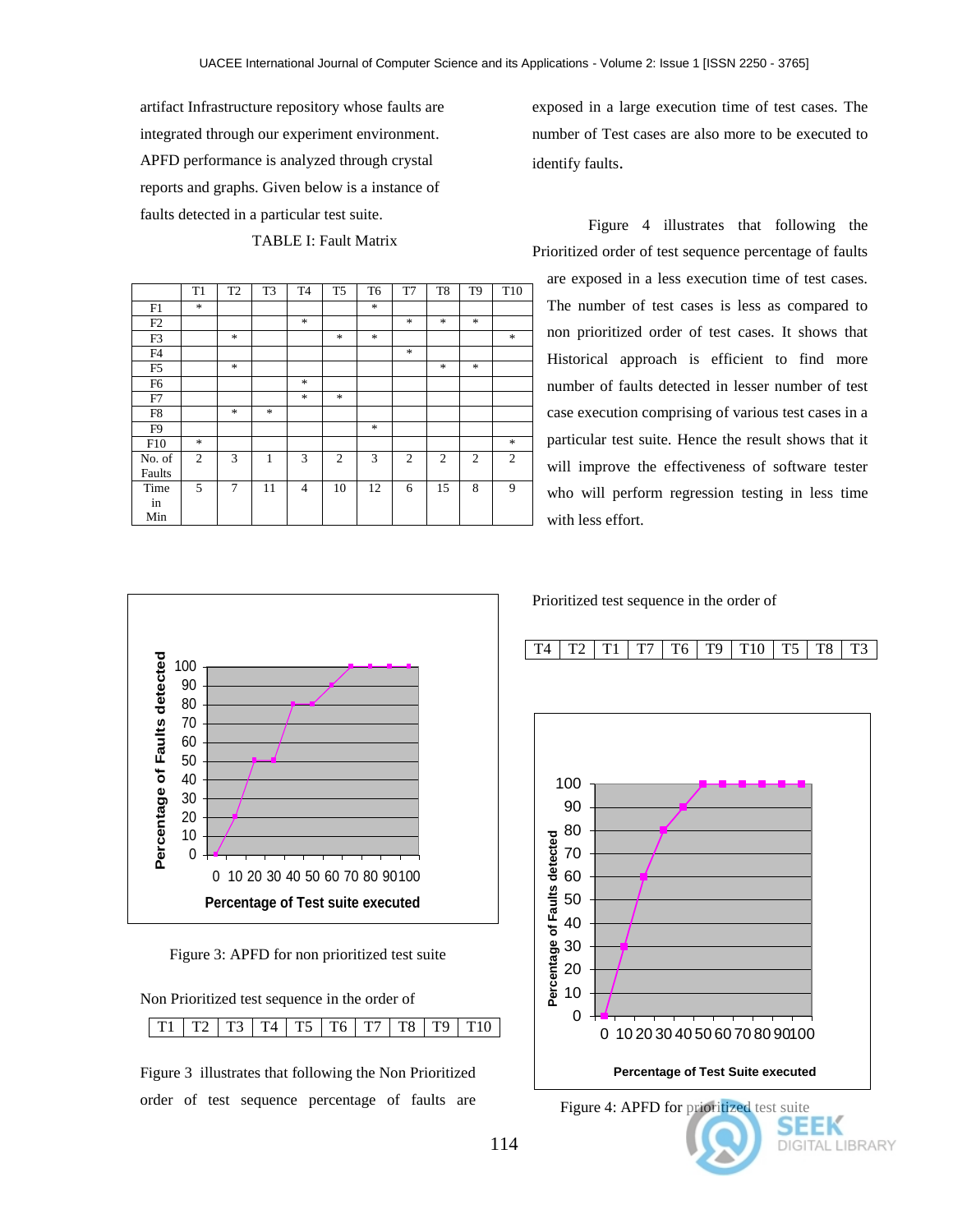## **E. Conclusion**

The test cases are executed in a junit testing environment to know about the execution time, success and failure of test cases, type of error identification. The historical value module is also made to calculate historical value for the test cases. The .NET framework is used for the target of the experiment which is comprised of several modules. The junit information is integrated successfully with the help of java class path settings. The performance of cost cognizant test case prioritization using historical value based approach is analyzed through crystal report graphs and fault matrix in terms of Average Percentage of Fault detected (APFD). The results of the experiment shows the performance of cost cognizant test case in terms of (APFD) and software testers who perform regression testing are able to prioritize their test cases so that their effectiveness can be improved in terms of their effort & accuracy. The major contributions of this research work are the following two points. First, it provides a way to estimate the cost and fault severity of the current test case by using Junit testing framework & historical information. Second, the proposed approach can complement other test case prioritization techniques because it can be combined with other test case prioritizations.

# **REFERENCES \_\_\_\_\_\_\_\_\_\_\_\_\_\_\_\_\_\_\_\_\_\_\_\_\_\_\_\_\_\_**

[1] Sebastian Elbaum, Alexey Malishevsky, and Gregg Rothermel, "Incorporating Varying Test Costs and Fault Severities into Test Case Prioritization", Proceedings of the International Conference on Software Engineering, vol. 3, pp. 329-338, May 2001.

[2] Institute of Electrical and Electronics Engineers (IEEE) IEEE Standard Computer Dictionary: A Compilation of IEEE Standard Computer Glossaries New York, NY: 1990.

[3] Alexey G. Malishevsky, Joseph R. Ruthruff, Gregg Rothermel, and Sebastian Elbaum, "Cost-cognizant Test Case Prioritization", Technical Report TR-UNL-CSE-2006-0004, University of Nebraska-Lincoln, March 2006.

[4] Gregg Rothermel and Mary Jean Harrold "Empirical Studies of a Safe Regression Test Selection Technique", IEEE transactions on Software Engineering, vol. 24, pp. 401-419, June 1998.

[5] Zheng Li, Mark Harman, and Robert M. Hierons "Search Algorithms for Regression Test Case Prioritization" IEEE transactions on Software Engineering , vol. 33, pp. 225-237, April 2007.

[6] AnjaneyuluPasala, L.H Yannick, Lew Yaw Fung, FadyAkladios, AppalaRaju G, Ravi P Gorthi "Selection of Regression Test Suite to Validate Software Applications upon Deployment of Upgrades" 19th Australian Conference on Software Engineering vol. 26, pp. 130-138, March 2008.

[7] T.M.S.UmmuSalima, A.Askarunisha, N.Ramaraj "Enhancing The Efficiency of Regression Testing Through Intelligent Agents" International Conference on Computational Intelligence and Multimedia Applications, vol 1, pp. 103-108, Dec. 2007.

[8] Mark Sherriff, Mike Lake, and Laurie Williams "Prioritization of Regression Tests using Singular Value Decomposition with Empirical Change Records", 18th IEEE International Symposium on Software Reliability, pp. 81-90, Nov. 2007.

[9] Hao Chen, BeijiZou, NaizhengBian, Lili Pan "A Reusable Component-Based Library for GUI Regression Testing", First International Workshop on Knowledge Discovery and Data Mining, pp. 326-329, Jan 2008.

[10] Mary Jean Harrold and Alessandro Orso "Retesting Software During Development and Maintenance", Frontiers of Software Maintenance, pp. 99-108, September 2008.

[11] Xiao Qu, Myra B. Cohen, Katherine M. Woolf "Combinatorial Interaction Regression Testing: A Study of Test Case Generation and Prioritization", IEEE International Conference on Software Maintenance, pp. 255-264, Oct. 2007.

[12] Henry Muccini, Via Vetoio, "Using Model Differencing for Architecture-level Regression Testing", 33rd EUROMICRO Conference on Software Engineering and Advanced Applications , pp. 59-66, Aug. 2007.

[13] Gregg Rothermel, Roland H. Untch, Chengyun Chu, and Mary Jean Harrold, "Prioritizing Test Cases for Regression Testing", IEEE Transactions on Software Engineering, vol. 27, pp.

929-948, October 2001.